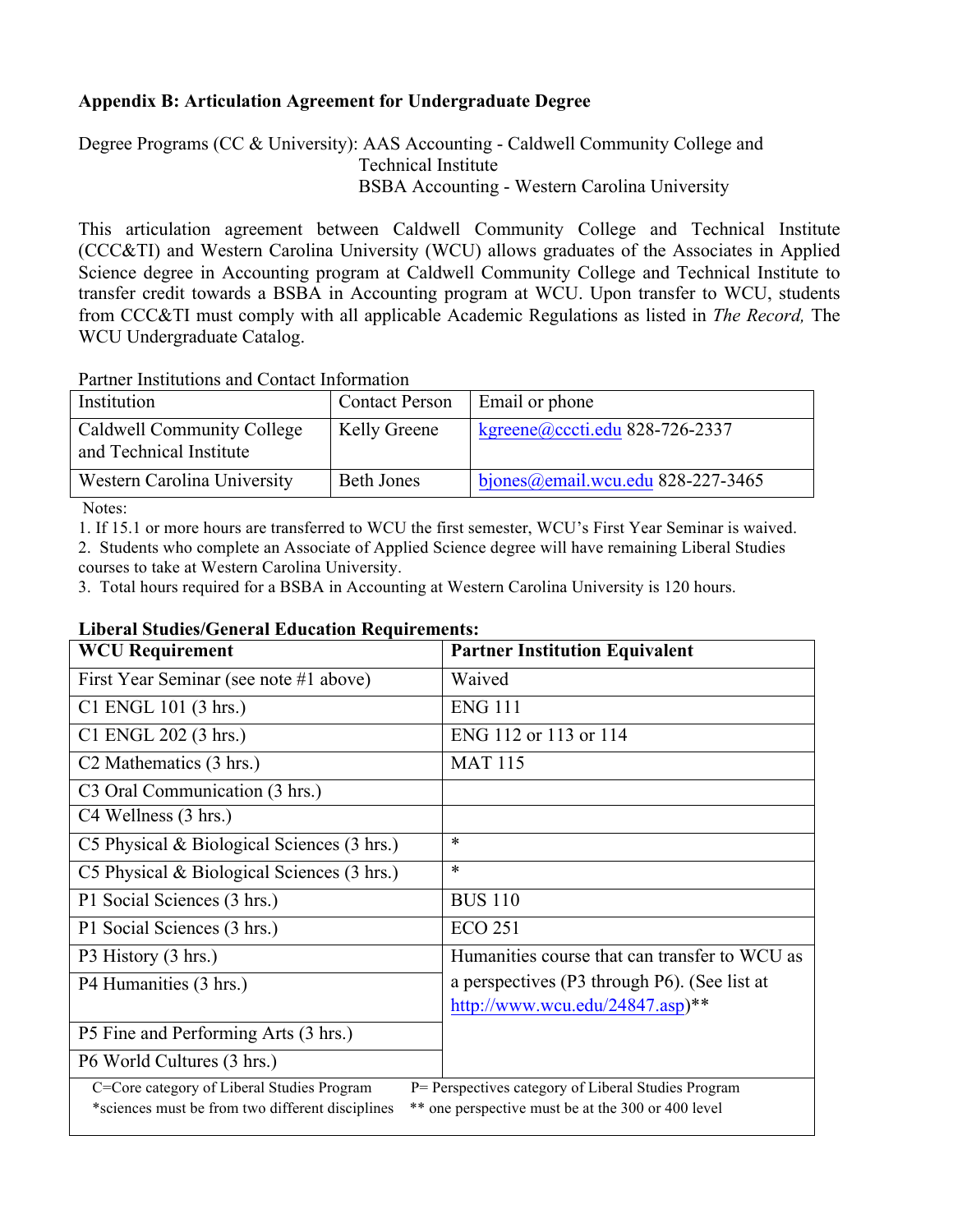## **Major Requirements (courses)**

| <b>WCU Requirement</b>  | <b>Partner Institution Equivalent</b> |
|-------------------------|---------------------------------------|
| MATH 170 (satisfies C2) |                                       |
| ACCT 251                | <b>ACC 120</b>                        |
| ACCT <sub>252</sub>     | <b>ACC 121</b>                        |
| ECON 231 (satisfies P1) | <b>ECO 251</b>                        |
| <b>ECON 232</b>         | <b>ECO 252</b>                        |
| <b>CIS 251</b>          |                                       |
| <b>LAW 230</b>          | <b>BUS 115</b>                        |
| <b>MKT 201</b>          | <b>MKT 120</b>                        |
| <b>FIN 305</b>          |                                       |
| <b>MGT 300</b>          |                                       |
| QA 305                  |                                       |
| <b>MGT 404</b>          |                                       |
| ACCT 275                | <b>ACC 220</b>                        |
| ACCT 352                |                                       |
| ACCT 355                |                                       |
| ACCT 356                |                                       |
| ACCT 365                |                                       |
| ACCT 454                |                                       |
| ACCT 495                |                                       |

Other requirements needed to complete the degree program.

27 hours of general electives